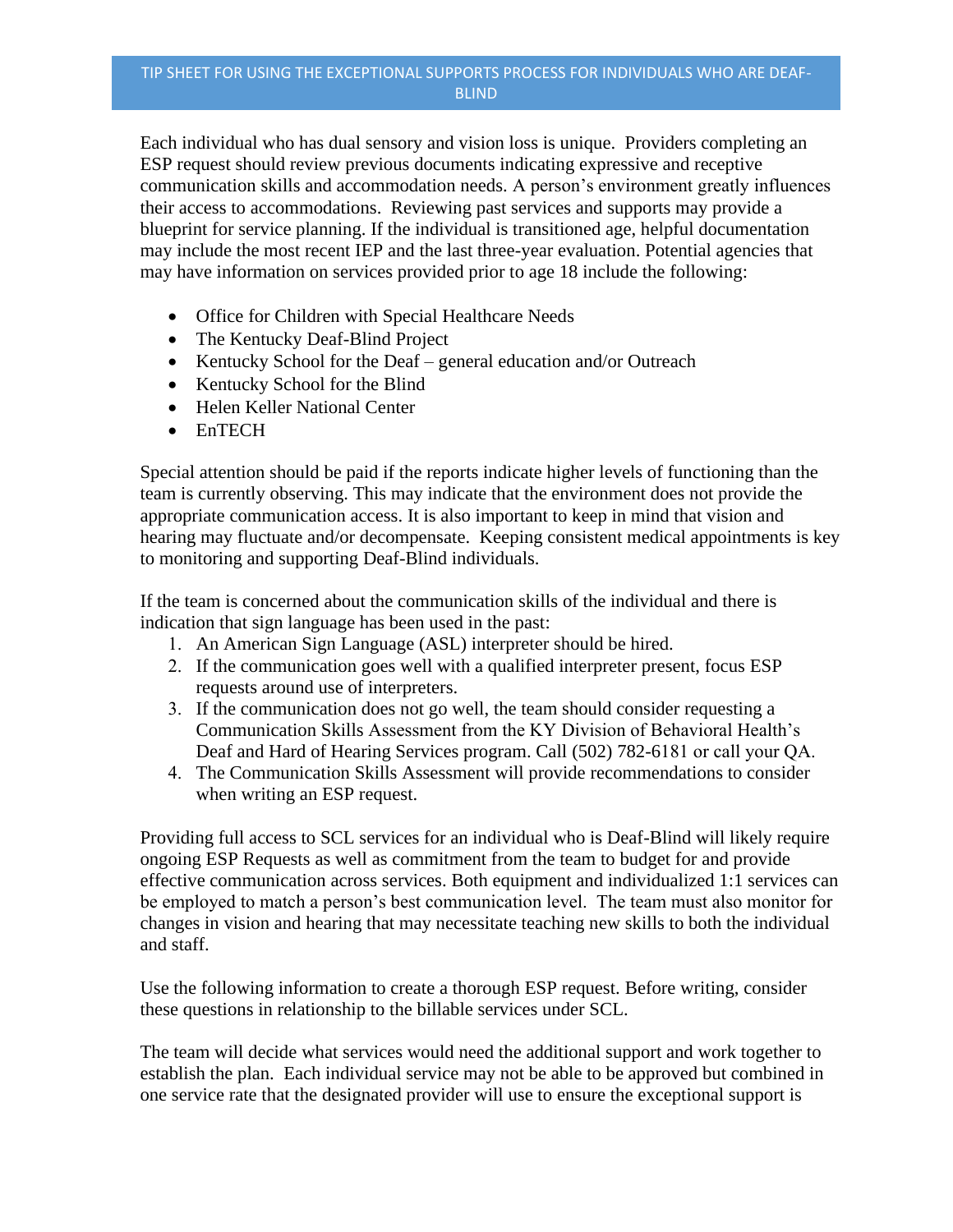## TIP SHEET FOR USING THE EXCEPTIONAL SUPPORTS PROCESS FOR INDIVIDUALS WHO ARE DEAF-BLIND

available across environments. Maximum exceptional support rate is two times the traditional rate for the service.

| <b>SCL Billable</b>                                                                       | <b>Questions to Consider When Writing ESP</b>                                                                                                                                                                                                                                                                                                                                                                                                                                                                                                                                                                                       |
|-------------------------------------------------------------------------------------------|-------------------------------------------------------------------------------------------------------------------------------------------------------------------------------------------------------------------------------------------------------------------------------------------------------------------------------------------------------------------------------------------------------------------------------------------------------------------------------------------------------------------------------------------------------------------------------------------------------------------------------------|
| <b>Service Eligible</b>                                                                   |                                                                                                                                                                                                                                                                                                                                                                                                                                                                                                                                                                                                                                     |
| for ESP                                                                                   |                                                                                                                                                                                                                                                                                                                                                                                                                                                                                                                                                                                                                                     |
| Day Training<br>that is Not<br>Provided in an<br><b>Adult Day</b><br><b>Health Center</b> | Can the individual fully participate in active treatment without<br>$\bullet$<br>language access?<br>What behaviors may be driven by a need to communicate?<br>$\bullet$<br>When could the presence of an interpreter help alleviate that?<br>Does the individual understand the rules, structure, and routine<br>of the day program? If not, could an interpreter help?<br>Could this person be more independent in medication<br>$\bullet$<br>administration if provided instruction in sign language or<br>through an interpreter?<br>Where could deaf or signing staff be used to model language<br>and provide direct support? |
| Community<br><b>Access Services</b>                                                       | How can individuals who sign or communicate the same way as<br>$\bullet$<br>the individual be used for community access?<br>If current team members are not aware of Deaf-Blind or Deaf<br>$\bullet$<br>community activities, who can be hired who does?                                                                                                                                                                                                                                                                                                                                                                            |
| Consultative<br>Clinical and<br>Therapeutic<br><b>Services</b>                            | Have professionals with experience serving Deaf-Blind<br>$\bullet$<br>individuals been consulted? Can they be brought into the team?                                                                                                                                                                                                                                                                                                                                                                                                                                                                                                |
| <b>Person Centered</b><br>Coaching                                                        | Are all possible modes of communication being tried? Has this<br>$\bullet$<br>individual been given every opportunity to fully participate?                                                                                                                                                                                                                                                                                                                                                                                                                                                                                         |
| Personal<br>Assistance<br>Services                                                        | For individuals who are Deaf-Blind, this may be an intervener<br>$\bullet$<br>or an SSP (Support Service Provider). See<br>http://aadb.org/information/ssp/ssp_brief.html or<br>https://www.helenkeller.org/hks/what-sspfor more information.<br>Specialized training is needed.                                                                                                                                                                                                                                                                                                                                                    |
| Residential<br><b>Support Services</b><br>Levels 1 and II                                 | Are all staff trained in orientation and mobility? The<br>individualized communication needs? Technology use and<br>maintenance?<br>Does the individual have the choice to live with others who are<br>Deaf, Hard of Hearing, or Deaf-Blind and share a language?                                                                                                                                                                                                                                                                                                                                                                   |
| Respite                                                                                   | Did the team explore respite options with others who are Deaf-<br>$\bullet$<br>Blind?<br>Does the individual have access to peers who are Deaf-Blind?                                                                                                                                                                                                                                                                                                                                                                                                                                                                               |

**Service Providers in Kentucky with Experience Working with Deaf-Blind Individuals:**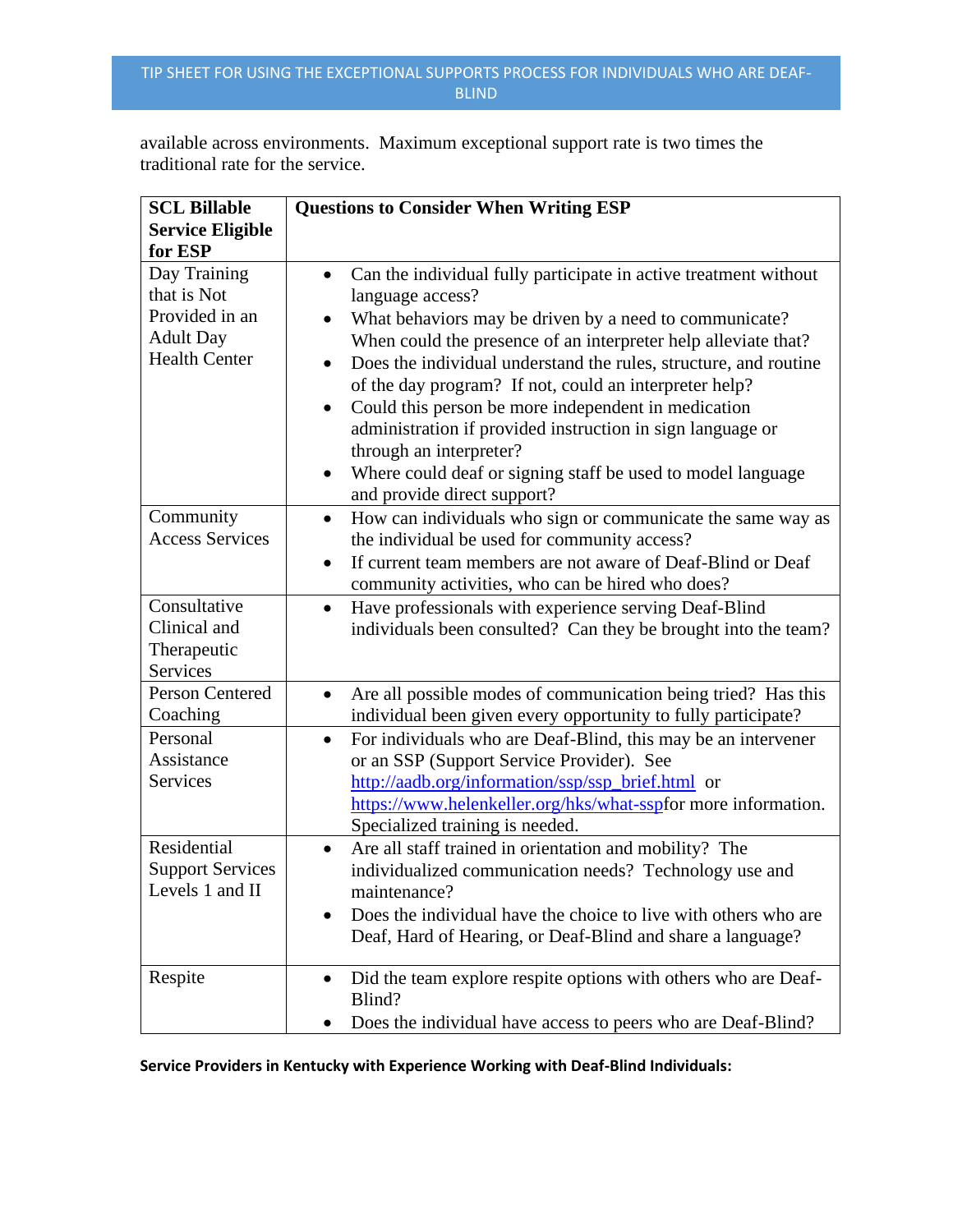## TIP SHEET FOR USING THE EXCEPTIONAL SUPPORTS PROCESS FOR INDIVIDUALS WHO ARE DEAF-BLIND

DBHDID can offer a list of agencies who serve the Deaf-Blind community. Contact your QA or [Michelle.Niehaus@ky.gov](mailto:Michelle.Niehaus@ky.gov) for more information.

## **Name and Identifying Information of Individual**

Name of Individual: Medicaid Number: Date of Birth: Name of case manager, agency and contact information:

- 1. Description of the exceptional supports requested. Describe specifically what the exceptional support will be used for
	- $\checkmark$  Interpreter or Communication Specialist. Provide the days and times for the support as well as the cost of the support. This can be a statement from the provider of the service, an invoice, and/or the agreement/contact between the residential agency and the service provider.
	- $\checkmark$  Intervener or SSP. While paid as a Direct Service Provider or Personal Assistance Provider, the SSP or Intervener would have additional training in communication as well as orientation and mobility. .
- 2. Specific description of challenges and interventions presented by the waiver recipient that have resulted in the request. Dates, times, location of occurrences must be included. Describe the behavior or medical issues that require exceptional support. Provide behavioral and/or medical data.
	- $\checkmark$  Connect requests for interpreters or hours with a communication specialist to the Communication Skills Assessment if one has been done.
	- $\checkmark$  If a Communication Skills Assessment exists, upload it with each request.
	- $\checkmark$  Document any fluctuations in hearing or vision as well as how the presence of an interpreter, SSP, and/or communication specialist may lessen challenges.
	- $\checkmark$  Provide any other supporting information to illustrate the need for the exceptional supports.
- 3. Summary notes of the person centered team meeting held to determine if the request for exceptional supports was appropriate. Notes should include signatures of the team members and date, time and location of the meeting. Minutes from the team meeting indicating the team discussed the need for exceptional supports and the consensus was that they are necessary. In MWMA there will need to be

a meeting with signature sheet/minutes within one business day of submission of the request.

4. Updated Person Centered Service Plan with exceptional service documented. This will be in the system when you submit the plan.